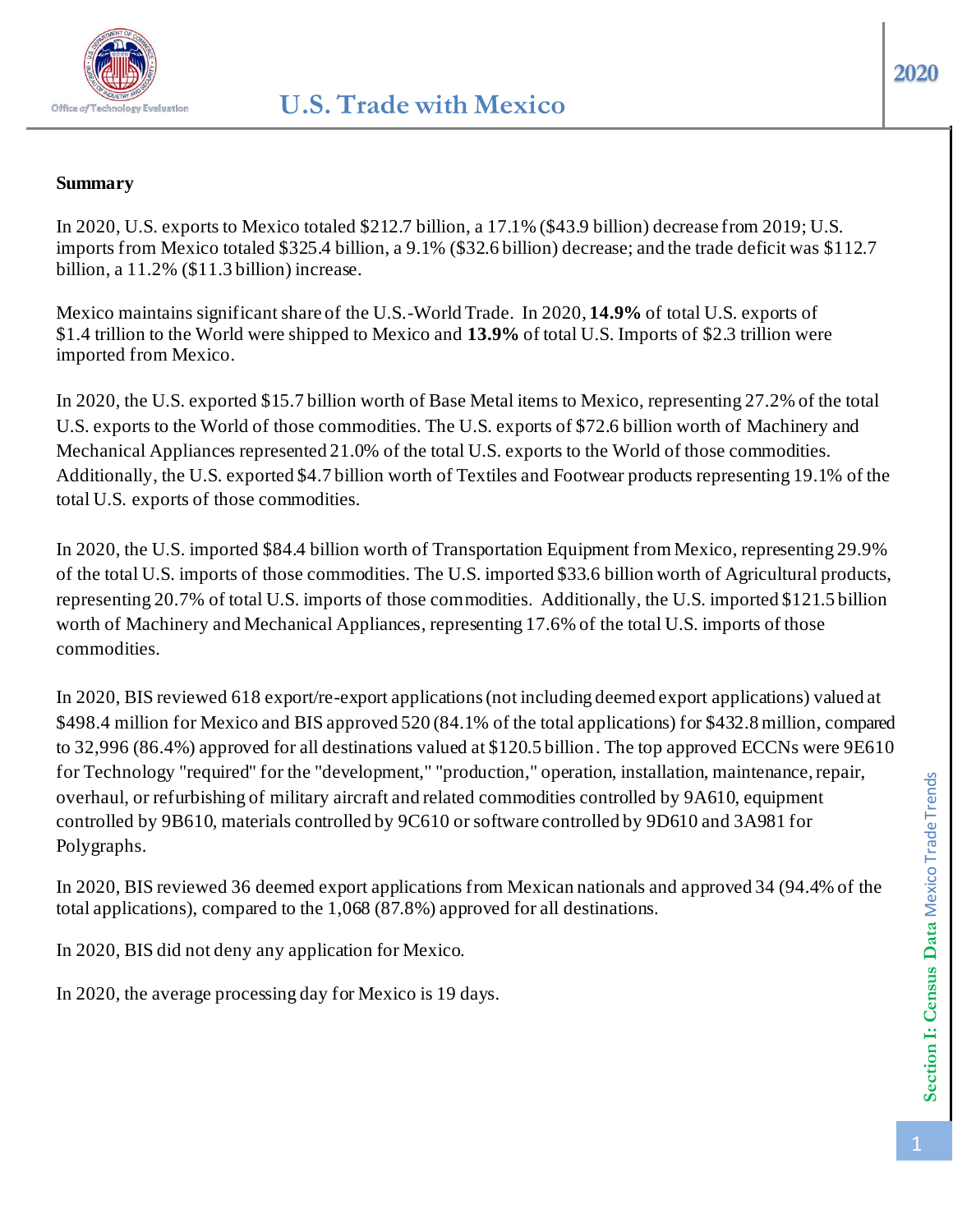## **I. Total U.S. Trade in goods with Mexico**

In 2020, U.S. exports to Mexico totaled \$212.7 billion, a 17.1% (\$43.9 billion) decrease from 2019; U.S. imports from Mexico totaled \$325.4 billion, a 9.1% (\$32.6 billion) decrease; and the trade deficit was \$112.7 billion, a 11.2% (\$11.3 billion) increase.



In 2020, the level of U.S. exports to Mexico was below the five-year average level not adjusted for inflation. The U.S. imports from Mexico exceeded the prior five-year average level by value not adjusted for inflation. In 2020, the U.S. trade balance with Mexico is negative.

|                | 2015                                                                                          | 2016         | 2017        | 2018         | 2019           | 2020            | 2015-2019 Average |  |  |  |  |
|----------------|-----------------------------------------------------------------------------------------------|--------------|-------------|--------------|----------------|-----------------|-------------------|--|--|--|--|
| <b>EXPORTS</b> | \$236,460.1                                                                                   | \$230,228.8  | \$243,609.0 | \$265,945.0  | \$256,570.2    | \$212,671.8     | \$246,562.6       |  |  |  |  |
| <b>Avalue</b>  | --                                                                                            | $-56,231.3$  | \$13,380.1  | \$22,336.0   | $-59,374.8$    | $-543,898.4$    |                   |  |  |  |  |
| $\Delta pct$   | --                                                                                            | $-2.6%$      | 5.8%        | 9.2%         | $-3.5%$        | $-17.1\%$       |                   |  |  |  |  |
| <b>IMPORTS</b> | \$296,433.3                                                                                   | \$293,500.6  | \$312,666.7 | \$344,272.0  | \$357,970.8    | \$325,394.3     | \$320,968.7       |  |  |  |  |
| $\Delta$ value | $- -$                                                                                         | $-52,932.7$  | \$19,166.1  | \$31,605.3   | \$13,698.8     | $-532,576.5$    |                   |  |  |  |  |
| $\Delta pct$   | $- -$                                                                                         | $-1.0\%$     | 6.5%        | 10.1%        | 4.0%           | $-9.1\%$        |                   |  |  |  |  |
| <b>BALANCE</b> | (559, 973.2)                                                                                  | (563, 271.8) | (569,057.8) | (578, 327.1) | ( \$101,400.6) | ( \$112, 722.6) | (574, 406.1)      |  |  |  |  |
| ∆value         | --                                                                                            | (53, 298.6)  | (55, 786.0) | (59, 269.3)  | (523, 073.6)   | (511, 321.9)    |                   |  |  |  |  |
| $\Delta pct$   | --                                                                                            | 5.5%         | $9.1\%$     | 13.4%        | 29.5%          | 11.2%           |                   |  |  |  |  |
|                | Values in Millions of U.S. Dollars. Source: U.S. Census Bureau USATrade Portal March 15, 2021 |              |             |              |                |                 |                   |  |  |  |  |

**2020**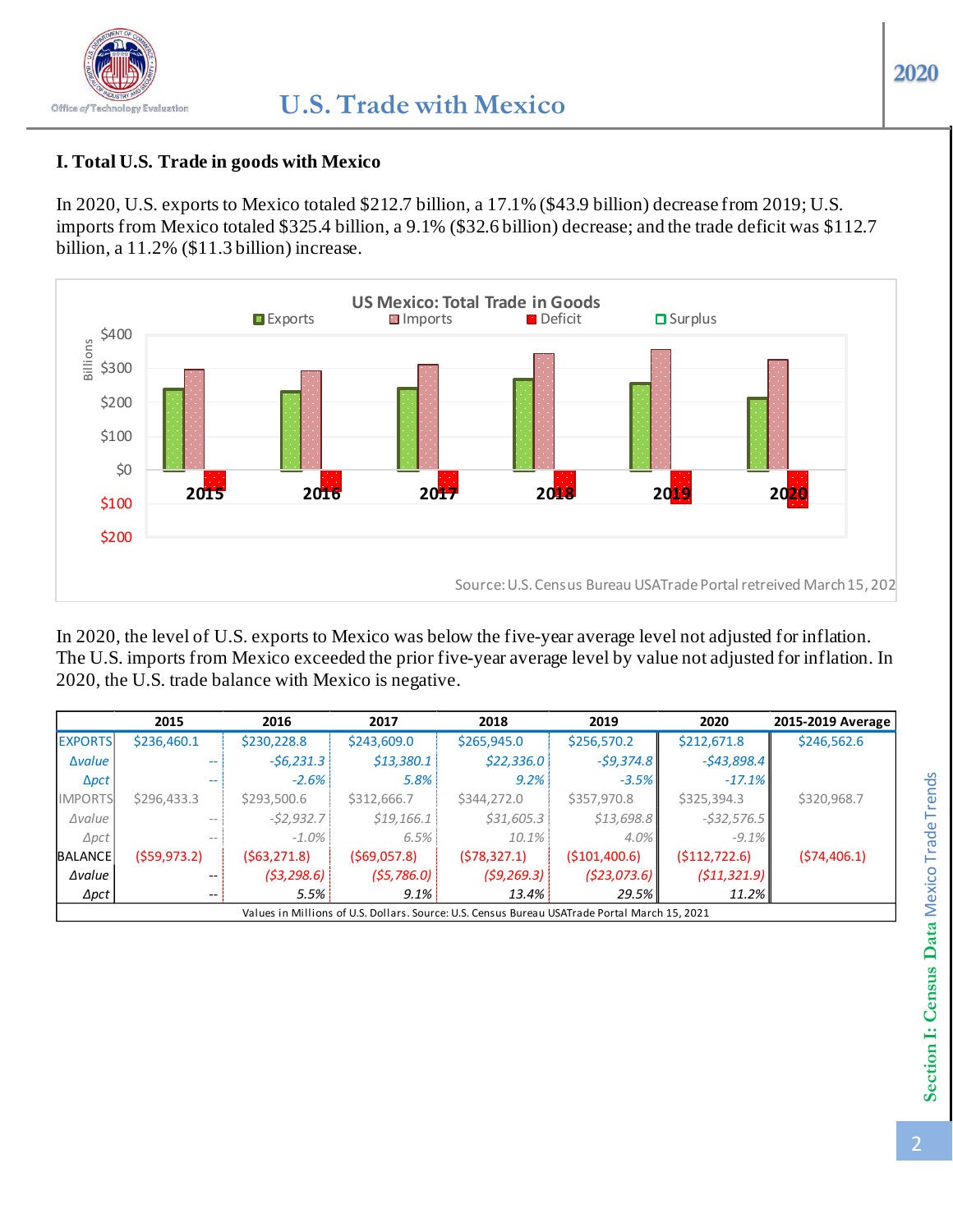

In 2020, of the \$212.7 billion in U.S. exports to Mexico, the top commodity sectors were Machinery and Mechanical Appliances (34.1%), Chemicals, Plastics, and Leather products (15.4%), and Minerals (12.2%).

In 2020, of the \$325.4 billion in U.S. imports from Mexico, the top commodity sectors were Machinery and Mechanical Appliances (37.3%), Transportation Equipment (25.9%), and Agricultural products (10.3%).

| <b>Imports from Mexico by Sector</b> | <b>Mexico Commodity Trade 2020</b>                                  | US exports to Mexico by Sector |
|--------------------------------------|---------------------------------------------------------------------|--------------------------------|
| \$325,394,308,794                    | <b>Total Value All Commodities</b>                                  | \$212,671,750,902              |
| 10.3%                                | Agriculture (Chapters 01-24)                                        | 8.6%                           |
| 3.2%                                 | Minerals (Chapters 25-27)                                           | 12.2%                          |
| 4.0%                                 | Chemicals, Plastics, Leather Products (Chapters 28-43)              | 15.4%                          |
| 0.6%                                 | Wood Products (Chapters 44-49)                                      | 2.5%                           |
| 1.5%                                 | Textiles and Footwear (Chapters 50-67)                              | 2.2%                           |
| 2.7%                                 | Stone, Glass, & Semiprecious Metals (Chapters 68-71)                | 0.8%                           |
| 3.7%<br><u></u>                      | Base metals (Chapters 72-83)                                        | 7.4%                           |
| 37.3%                                | Machinery & Mechanical Appliances (Chapters 84-85)                  | 34.1%                          |
| 25.9%                                | Transportation Equipment (Chapters 86-89)                           | 9.2%                           |
| 4.6%                                 | Optical, Measuring, Medical or Other Instruments (Chapters 90-92)   | 3.4%                           |
| 0.0%                                 | Arms & Ammunition (Chapter 93)                                      | $0.0\%$                        |
| 3.4%                                 | Miscellaneous Manufactured Items (Chapters 94 -96)                  | 1.3%                           |
| 0.0%                                 | Art & Antiques (Chapter 97)                                         | 0.0%                           |
| 2.6%                                 | Special Items (Chapters 98-99** Imports only 99)                    | 2.9%                           |
|                                      | Source: U.S. Census Bureau USATrade Portal retreived March 15, 2021 |                                |

Mexico maintains significant share of the U.S.-World Trade. In 2020, **14.9%** of total U.S. exports of \$1.4 trillion to the World were shipped to Mexico and **13.9%** of total U.S. Imports of \$2.3 trillion were imported from Mexico.

# Exports

In 2020, the U.S. exported \$15.7 billion worth of Base Metal items to Mexico, representing 27.2% of the total U.S. exports to the World of those commodities. The U.S. exports of \$72.6 billion worth of Machinery and Mechanical Appliances represented 21.0% of the total U.S. exports to the World of those commodities. Additionally, the U.S. exported \$4.7 billion worth of Textiles and Footwear products representing 19.1% of the total U.S. exports of those commodities.

### Imports

In 2020, the U.S. imported \$84.4 billion worth of Transportation Equipment from Mexico, representing 29.9% of the total U.S. imports of those commodities. The U.S. imported \$33.6 billion worth of Agricultural products, representing 20.7% of total U.S. imports of those commodities. Additionally, the U.S. imported \$121.5 billion worth of Machinery and Mechanical Appliances, representing 17.6% of the total U.S. imports of those commodities.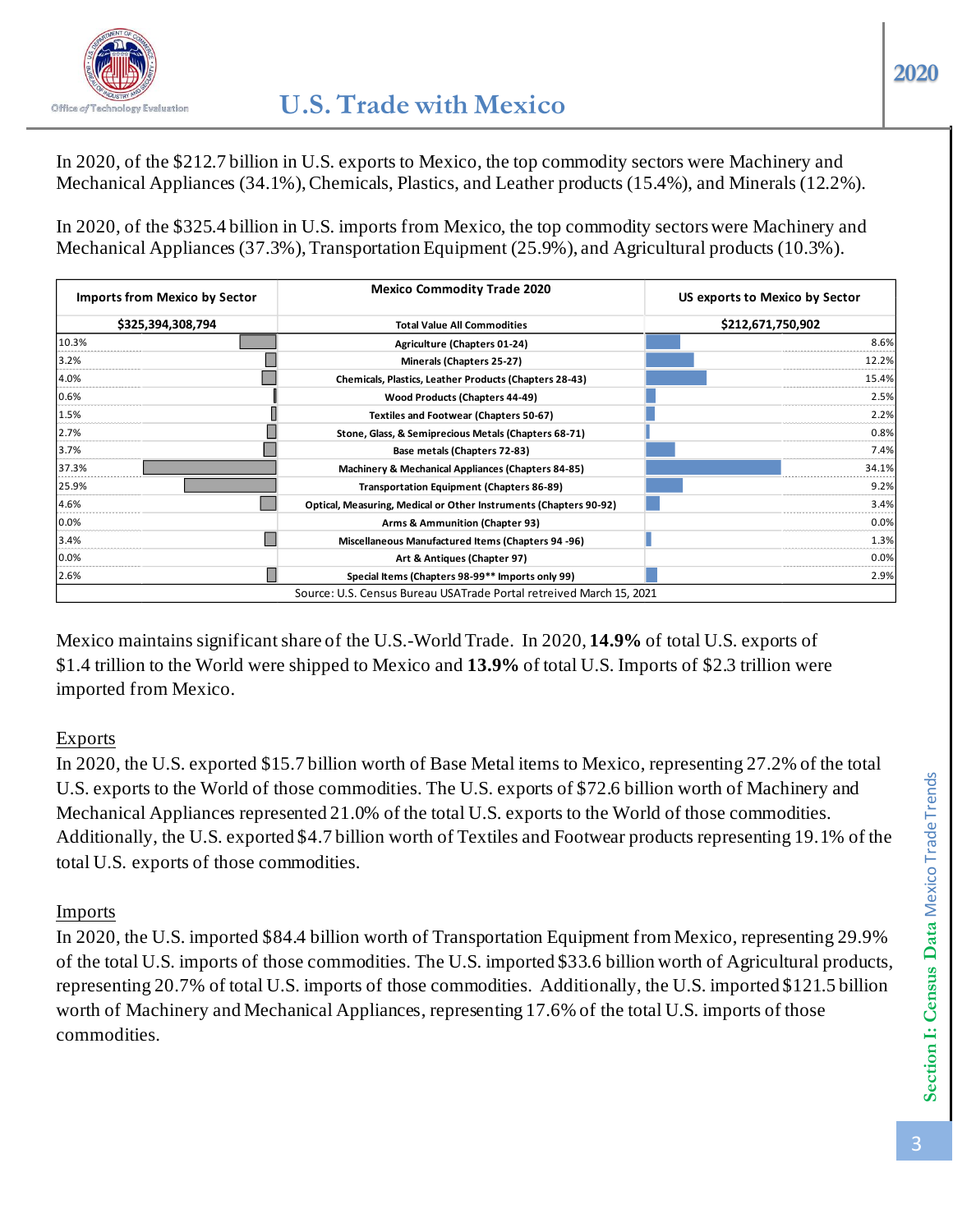

#### **II. U.S. Exports to Mexico subject to U.S. Government Filing Requirements**

In 2020, of \$212.7 billion in U.S. exports to Mexico:

- o 0.6% were subject to a BIS license requirement.
	- ➢ 0.03% were exported under a BIS license; Worldwide, 0.5% were exported under a BIS license.
	- $\geq 0.6\%$  were exported under a BIS license exception; Worldwide, 1.0% were exported under a BIS license exception.
- o 8.1% were exported under No License Required (NLR) with an ECCN; Worldwide, 10.7% were exported under No License Required with an ECCN.
- o 0.003% were exported under NLR for .y 600-series items; Worldwide, 0.02% was exported under NLR for .y 600-series items.
- o 0.00004% were exported under NLR for 0A501 .y subparagraph Firearms items; Worldwide, 0.001% were exported under NLR for 0A501 .y subparagraph Firearms items.

| Mexico                                                                               |             |             |             |  |  |  |  |  |  |  |
|--------------------------------------------------------------------------------------|-------------|-------------|-------------|--|--|--|--|--|--|--|
|                                                                                      | 2018        | 2019        | 2020        |  |  |  |  |  |  |  |
| <b>Department of State</b>                                                           | \$297.9     | \$192.9     | \$220.5     |  |  |  |  |  |  |  |
| <b>Other USG Agencies</b>                                                            | \$2,724.4   | \$3,703.6   | \$3,995.9   |  |  |  |  |  |  |  |
| <b>Department of Commerce</b>                                                        | \$262,922.6 | \$252,673.7 | \$208,455.3 |  |  |  |  |  |  |  |
| <b>BIS Licensed</b>                                                                  | \$59.0      | \$51.1      | \$74.4      |  |  |  |  |  |  |  |
| <b>BIS License Exceptions</b>                                                        | \$1,465.3   | \$1,442.0   | \$1,269.3   |  |  |  |  |  |  |  |
| NLR reporting an ECCN                                                                | \$20,098.8  | \$22,098.5  | \$17,298.9  |  |  |  |  |  |  |  |
| NLR not reporting an ECCN                                                            | \$241,295.6 | \$229,075.8 | \$189,805.8 |  |  |  |  |  |  |  |
| 600-Series ".Y" Paragraph NLR                                                        | \$4.0       | \$6.3       | \$6.8       |  |  |  |  |  |  |  |
| YFA ".Y" Firearms                                                                    | \$0.0       | \$0.0\$     | \$0.1       |  |  |  |  |  |  |  |
| Values in Millions of U.S. Dollars. Source: Automated Export System<br>March 1, 2021 |             |             |             |  |  |  |  |  |  |  |

| <b>Reasons for</b><br>Control | Chemical and<br>Biological<br>Weapons |  |  | Nuclear<br>Nonproliferation | National<br>Security |          | Missile Regional<br>Tech |                | Firearms<br>Stability Convention | Crime Control  |  | Anti-<br>Terrorism |                          |  |  |
|-------------------------------|---------------------------------------|--|--|-----------------------------|----------------------|----------|--------------------------|----------------|----------------------------------|----------------|--|--------------------|--------------------------|--|--|
|                               | CB:1                                  |  |  | CB:2 CB:3 NP:1 NP:2         |                      |          |                          | NS:1 NS:2 MT:1 |                                  | RS:1 RS:2 FC:1 |  |                    | CC:1 CC:2 CC:3 AT:1 AT:2 |  |  |
| <b>Mexico</b>                 | x                                     |  |  |                             |                      | <b>x</b> |                          |                | ×                                |                |  |                    |                          |  |  |
|                               |                                       |  |  |                             |                      |          |                          |                |                                  |                |  |                    |                          |  |  |

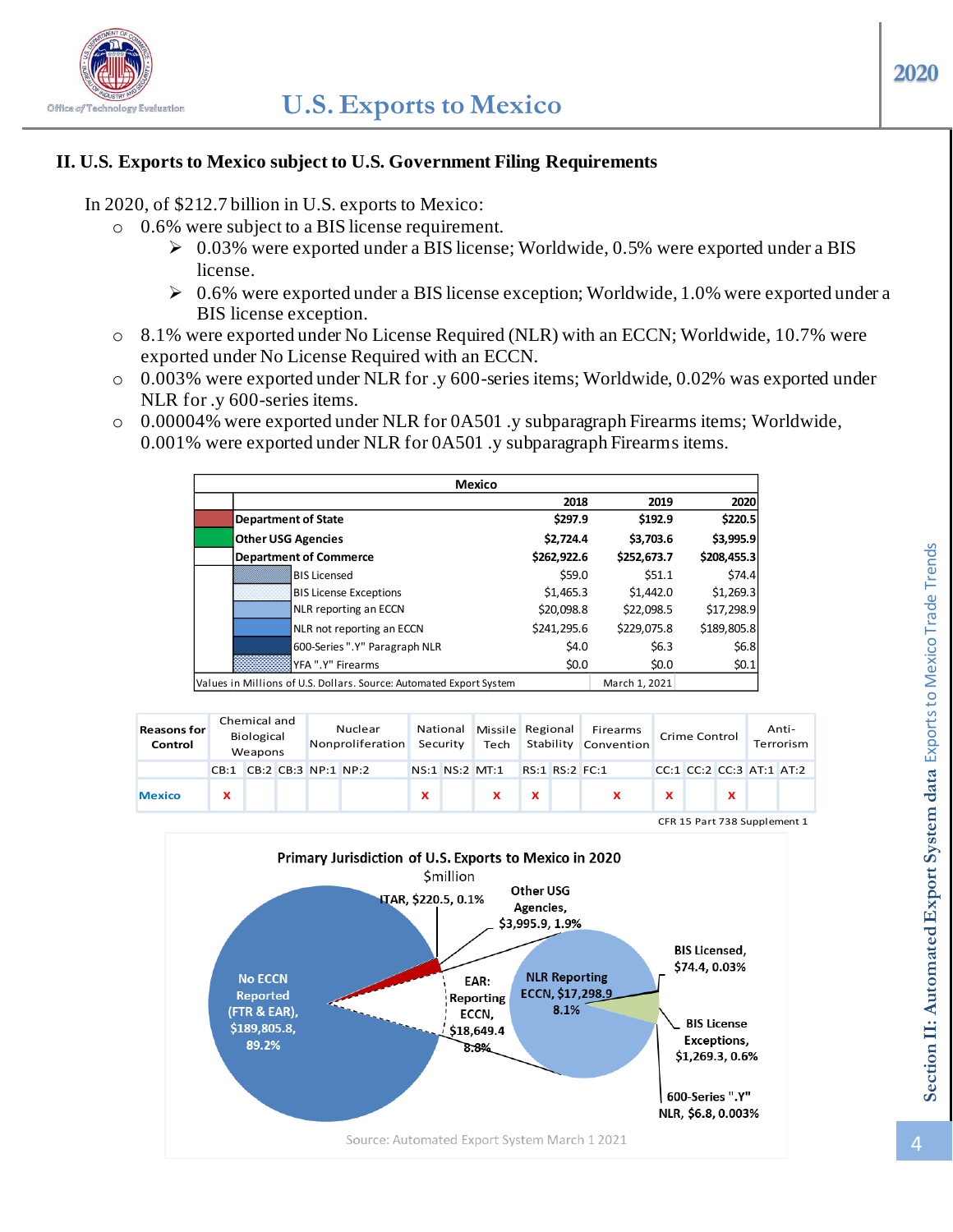





In 2020, the top license exception, Encryption Commodities, Software and Technology (ENC), totaled \$674.9 million (53.2% of all license exceptions) followed by Temporary Imports, Exports, Reexports, and Transfers (In-Country) with \$532.9 million (42.0%).

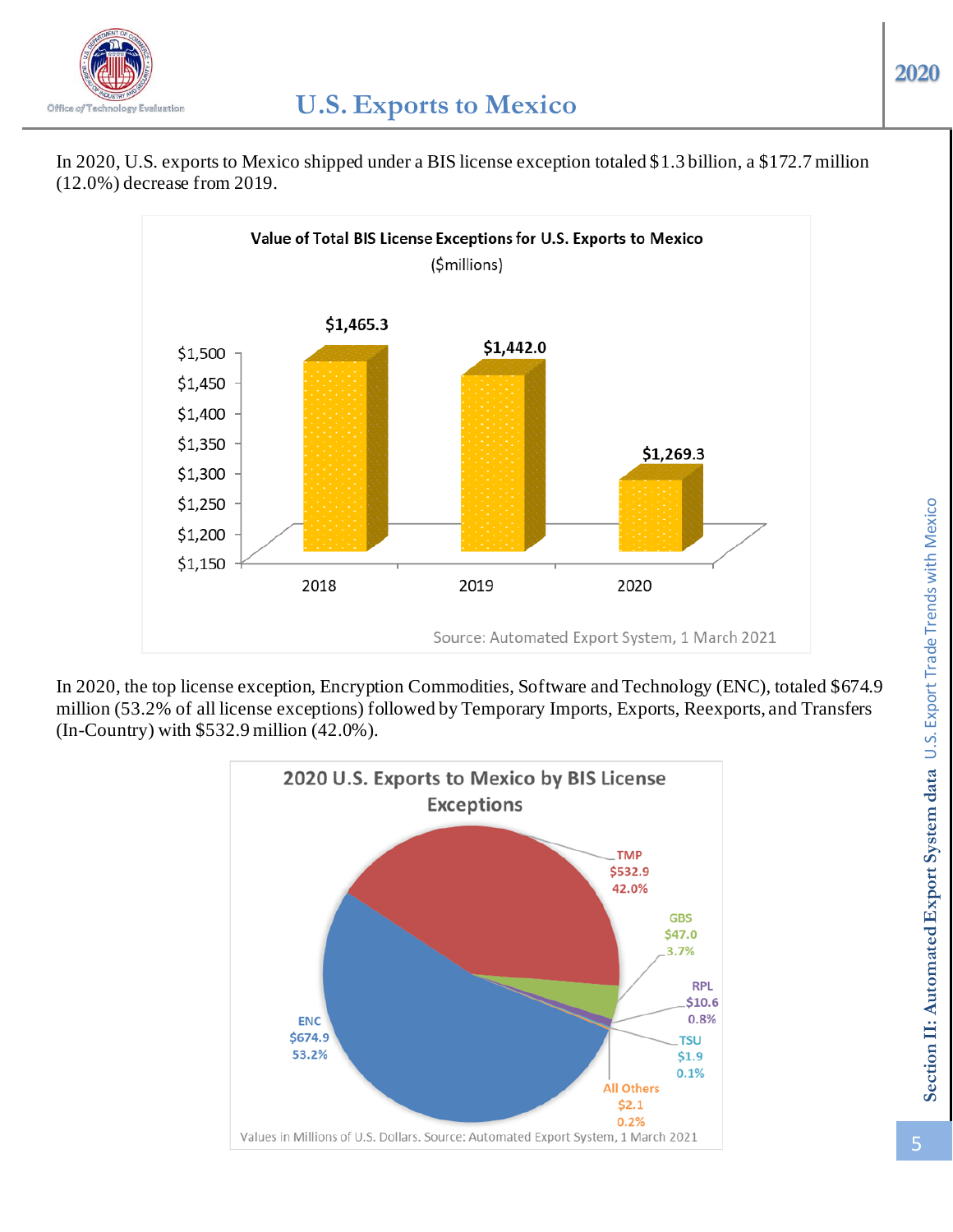





#### **NOTE: ENC: The BIS License Exception for Encryption is excluded from this chart**

Values in Millions of U.S. Dollars. Source: Automated Export System, 1 March 2021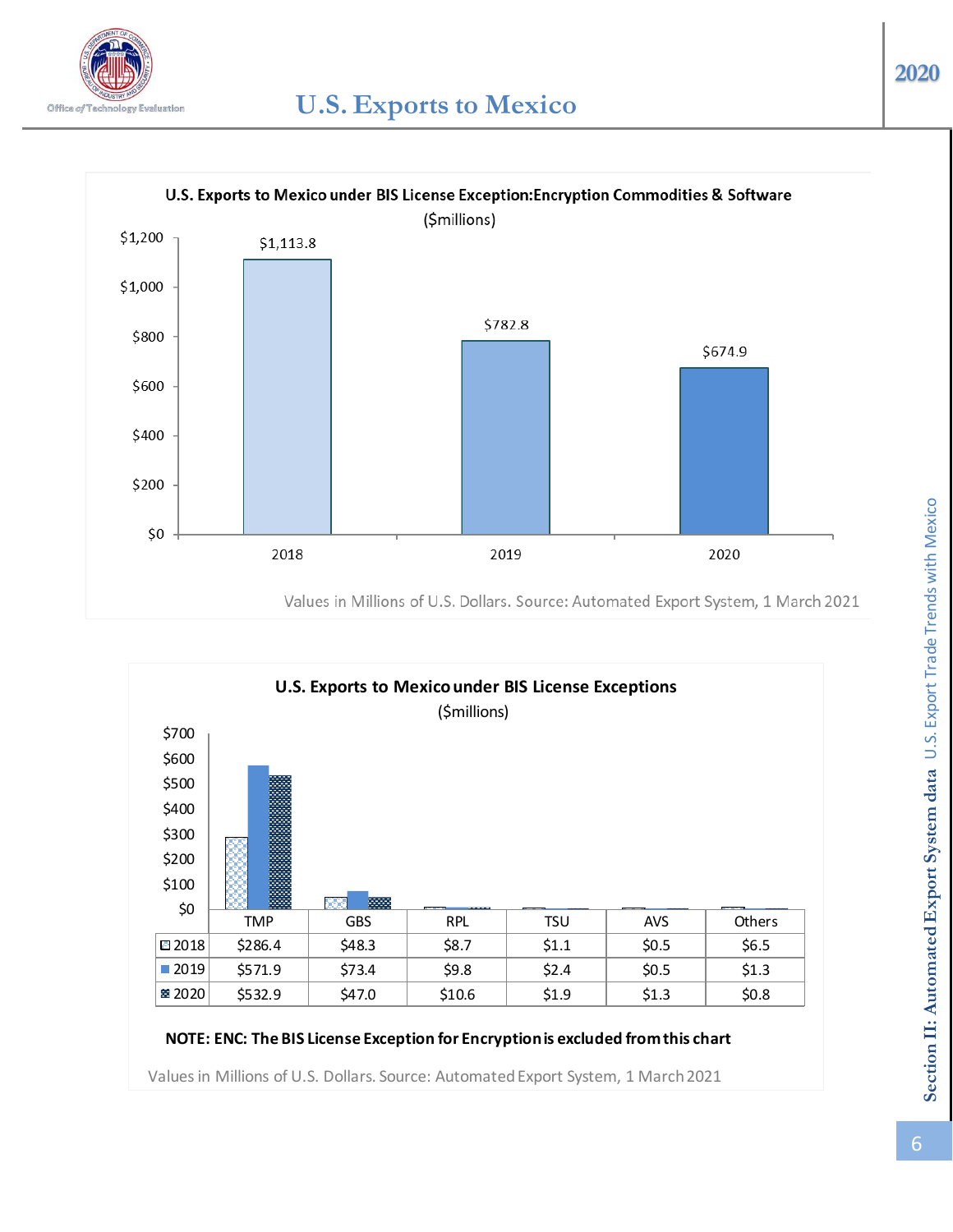

## **U.S. Exports to Mexico by Top Ten Export Control Classification Numbers (ECCN)**

|   | Top Ten ECCNs by Value to Mexico (\$millions) |  |                                                                              |  |  |  |  |  |  |  |
|---|-----------------------------------------------|--|------------------------------------------------------------------------------|--|--|--|--|--|--|--|
|   | #1                                            |  | 0A501 Firearms (except 0A502 shotguns) and related commodities as follows (s |  |  |  |  |  |  |  |
|   | #2                                            |  | 3A611 Military Electronics                                                   |  |  |  |  |  |  |  |
|   | #3                                            |  | 9A610 Military Aircraft and Related Commodities                              |  |  |  |  |  |  |  |
|   | #4                                            |  | 9A619 Military Gas Turbine Engines and Related Commodities                   |  |  |  |  |  |  |  |
| Ν | #5                                            |  | 3A981 Polygraphs/Fingerprint Analyzers/Cameras/Equip.                        |  |  |  |  |  |  |  |
|   | #6                                            |  | 9B610 Test, Inspection, and Production Equip. and Related Commodities Specia |  |  |  |  |  |  |  |
|   | #7                                            |  | 0A505 Ammunition as follows (see List of Items Controlled)                   |  |  |  |  |  |  |  |
|   | #8                                            |  | 5A002 Systems/Equip./Integrated Circuits for Info Sec                        |  |  |  |  |  |  |  |
|   | #9                                            |  | 6A003 Cameras                                                                |  |  |  |  |  |  |  |
|   | #10                                           |  | 1A984 Chemical Agents, Including Tear Gas                                    |  |  |  |  |  |  |  |

|          | Top Ten ECCNs by Value to Mexico (\$millions) |  |                                                                              |  |  |  |  |  |  |  |
|----------|-----------------------------------------------|--|------------------------------------------------------------------------------|--|--|--|--|--|--|--|
|          | #1                                            |  | 5A002 Systems/Equip./Integrated Circuits for Info Sec                        |  |  |  |  |  |  |  |
|          | #2                                            |  | No ECCN No ECCN is required for License Exceptions TMP*                      |  |  |  |  |  |  |  |
| N        | #3                                            |  | 9B001 Equip., tooling Or Fixtures, "Specially Designed" for Manufacturing Ga |  |  |  |  |  |  |  |
| <u>o</u> | #4                                            |  | 9A610 Military Aircraft and Related Commodities                              |  |  |  |  |  |  |  |
| Δ        | #5                                            |  | 9A619 Military Gas Turbine Engines and Related Commodities                   |  |  |  |  |  |  |  |
|          | #6                                            |  | <b>3A001</b> Electronic Components                                           |  |  |  |  |  |  |  |
|          | #7                                            |  | <b>EAR99</b> Items subject to the EAR that are not elsewhere controlled      |  |  |  |  |  |  |  |
|          | #8                                            |  | 0A614 Military Training Equip.                                               |  |  |  |  |  |  |  |
|          | #9                                            |  | 0A606 Ground Vehicles and Related Commodities                                |  |  |  |  |  |  |  |
|          | #10                                           |  | 7A103 Instrumentation, Navigation Equip./Systems Not                         |  |  |  |  |  |  |  |

|                 |     |       | Top Ten ECCNs by Value to Mexico (\$millions)                                                         |
|-----------------|-----|-------|-------------------------------------------------------------------------------------------------------|
|                 | #1  |       | 0A501 Firearms (except 0A502 shotguns) and related commodities as follows (s                          |
|                 | #2  | 3A611 | <b>Military Electronics</b>                                                                           |
| ▬               | #3  | 9A610 | Military Aircraft and Related Commodities                                                             |
|                 | #4  | 9A619 | Military Gas Turbine Engines and Related Commodities                                                  |
|                 | #5  | 3A981 | Polygraphs/Fingerprint Analyzers/Cameras/Equip.                                                       |
| <b>LICENSE</b>  | #6  | 9B610 | Test, Inspection, and Production Equip. and Related Commodities Specia                                |
|                 | #7  | 0A505 | Ammunition as follows (see List of Items Controlled)                                                  |
|                 | #8  | 5A002 | Systems/Equip./Integrated Circuits for Info Sec                                                       |
|                 | #9  | 6A003 | Cameras                                                                                               |
|                 | #10 | 1A984 | Chemical Agents, Including Tear Gas                                                                   |
|                 |     |       | Note: ECCN descriptions have been truncated: please review Commerce Control List for full description |
|                 |     |       | Top Ten ECCNs by Value to Mexico (\$millions)                                                         |
|                 | #1  |       | 5A002 Systems/Equip./Integrated Circuits for Info Sec                                                 |
|                 | #2  |       | No ECCN No ECCN is required for License Exceptions TMP*                                               |
|                 | #3  |       | 9B001 Equip., tooling Or Fixtures, "Specially Designed" for Manufacturing Ga                          |
|                 | #4  | 9A610 | Military Aircraft and Related Commodities                                                             |
|                 | #5  | 9A619 | Military Gas Turbine Engines and Related Commodities                                                  |
|                 | #6  |       | 3A001 Electronic Components                                                                           |
| EXCEPTIONS      | #7  | EAR99 | Items subject to the EAR that are not elsewhere controlled                                            |
|                 | #8  | 0A614 | Military Training Equip.                                                                              |
|                 | #9  | 0A606 | Ground Vehicles and Related Commodities                                                               |
|                 | #10 | 7A103 | Instrumentation, Navigation Equip./Systems Not                                                        |
|                 |     |       | Note: ECCN descriptions have been truncated: please review Commerce Control List for full description |
|                 |     |       | Top Ten ECCNs by Value to Mexico (\$millions)                                                         |
|                 | #1  |       | 4A994 Computers Not Controlled By 4A001 or 4A003                                                      |
| č               | #2  |       | 9A991 Aircraft N.E.S. and Gas Turbine Engines not Controlled by 9A001 or 9A1                          |
|                 | #3  |       | 5A992 Equipment not controlled by 5A002 (see List of Items Controlled).                               |
| $\blacksquare$  | #4  | 5A991 | Telecommunication Equip. Not Controlled by 5A001                                                      |
|                 | #5  | 3A991 | <b>Electronic Devices and Components</b>                                                              |
|                 | #6  | 7A994 | Other Navigation Direction Finding Equip.  Not Controlled under 7A003                                 |
| <b>NLR witl</b> | #7  | 9A990 | Diesel Engines, N.E.S., and Tractors and "Specially Designed" "Parts"                                 |
|                 | #8  | 1C992 | Commercial Charges and Devices Containing Energetic Materials                                         |
|                 | #9  | 3A999 | Specific Processing Equip., N.E.S.                                                                    |
|                 | #10 | 8A992 | Vessels, Marine Systems or Equip. not Controlled by 8A001 or 8A002                                    |
|                 |     |       | Note: ECCN descriptions have been truncated: please review Commerce Control List for full description |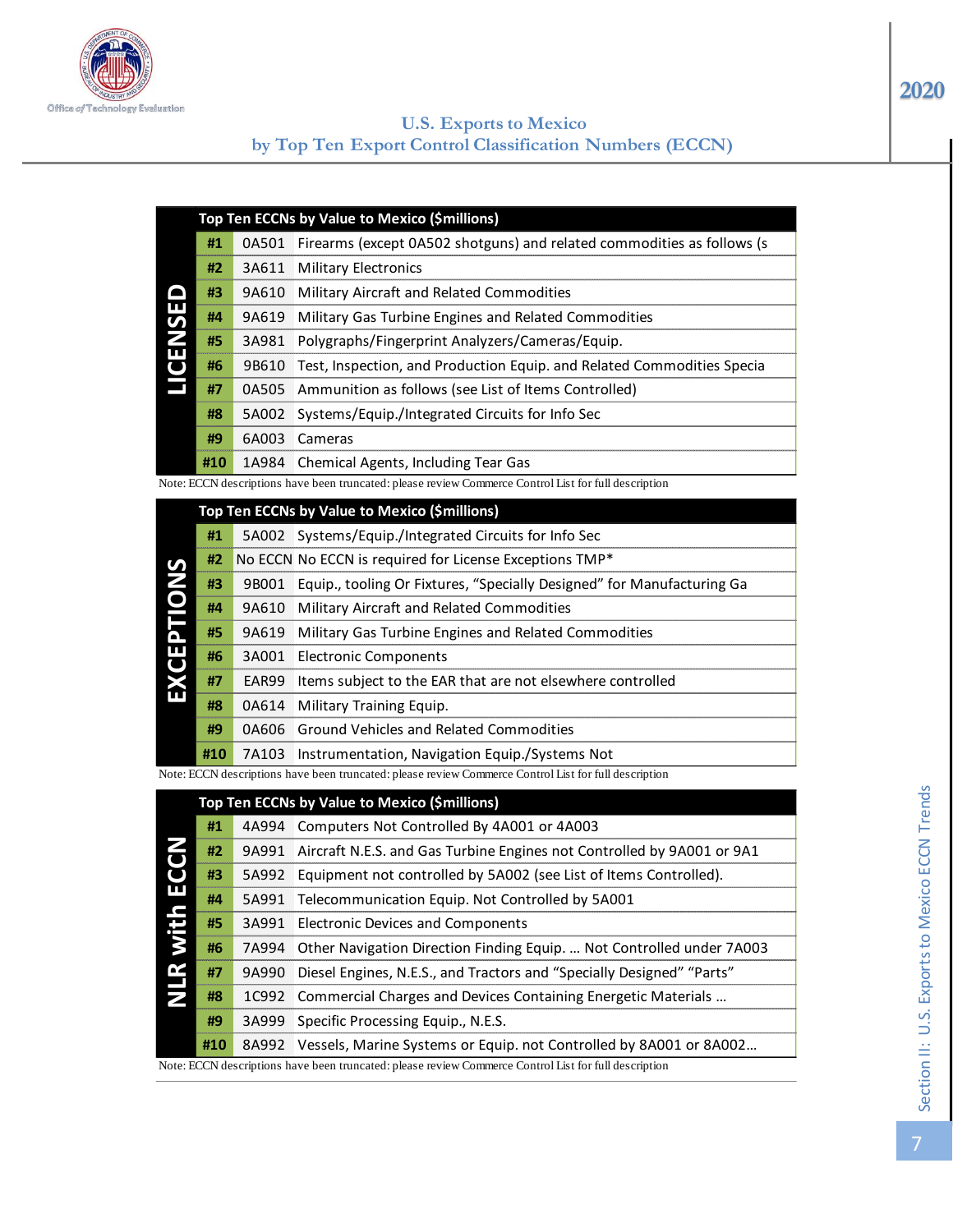

|        |     |       | Top Ten ECCNs to Mexico by Shipment Count                                    |
|--------|-----|-------|------------------------------------------------------------------------------|
|        | #1  |       | 3A611 Military Electronics                                                   |
|        | #2  | 9A610 | <b>Military Aircraft and Related Commodities</b>                             |
| ◘<br>ш | #3  |       | 0B501 Test, inspection, and production "equipment" and related commodities f |
| S      | #4  |       | 9A619 Military Gas Turbine Engines and Related Commodities                   |
| EN     | #5  |       | 9B610 Test, Inspection, and Production Equip. and Related Commodities Specia |
| Ő      | #6  |       | 9A604 Commodities Related to Launch Vehicles, Missiles, Rockets, torpedoes,  |
|        | #7  |       | 3A981 Polygraphs/Fingerprint Analyzers/Cameras/Equip.                        |
|        | #8  | 9B001 | Equip., tooling Or Fixtures, "Specially Designed" for Manufacturing Ga       |
|        | #9  | 5A002 | Systems/Equip./Integrated Circuits for Info Sec                              |
|        | #10 |       | 1C111 Propellants and Constituent Chemicals, for Propellants, Other Than Tho |

|   | <b>Top Ten ECCNs to Mexico by Shipment Count</b> |                                                       |                                                                              |  |  |  |  |  |  |  |
|---|--------------------------------------------------|-------------------------------------------------------|------------------------------------------------------------------------------|--|--|--|--|--|--|--|
|   | #1                                               | 5A002 Systems/Equip./Integrated Circuits for Info Sec |                                                                              |  |  |  |  |  |  |  |
| ທ | #2                                               |                                                       | No ECCN No ECCN is required for License Exceptions TMP*                      |  |  |  |  |  |  |  |
| N | #3                                               |                                                       | 9A610 Military Aircraft and Related Commodities                              |  |  |  |  |  |  |  |
|   | #4                                               |                                                       | 3A001 Electronic Components                                                  |  |  |  |  |  |  |  |
| Λ | #5                                               |                                                       | 9A619 Military Gas Turbine Engines and Related Commodities                   |  |  |  |  |  |  |  |
|   | #6                                               |                                                       | 0A606 Ground Vehicles and Related Commodities                                |  |  |  |  |  |  |  |
|   | #7                                               |                                                       | 9B001 Equip., tooling Or Fixtures, "Specially Designed" for Manufacturing Ga |  |  |  |  |  |  |  |
| ய | #8                                               |                                                       | <b>3A611 Military Electronics</b>                                            |  |  |  |  |  |  |  |
|   | #9                                               |                                                       | 0A614 Military Training Equip.                                               |  |  |  |  |  |  |  |
|   | #10                                              |                                                       | 9A604 Commodities Related to Launch Vehicles, Missiles, Rockets, torpedoes,  |  |  |  |  |  |  |  |

|                      | #3  | 0B501 | Test, inspection, and production "equipment" and related commodities f                                |  |  |  |  |  |  |  |  |
|----------------------|-----|-------|-------------------------------------------------------------------------------------------------------|--|--|--|--|--|--|--|--|
| <b>LICENSED</b>      | #4  | 9A619 | Military Gas Turbine Engines and Related Commodities                                                  |  |  |  |  |  |  |  |  |
|                      | #5  | 9B610 | Test, Inspection, and Production Equip. and Related Commodities Specia                                |  |  |  |  |  |  |  |  |
|                      | #6  | 9A604 | Commodities Related to Launch Vehicles, Missiles, Rockets, torpedoes,                                 |  |  |  |  |  |  |  |  |
|                      | #7  | 3A981 | Polygraphs/Fingerprint Analyzers/Cameras/Equip.                                                       |  |  |  |  |  |  |  |  |
|                      | #8  | 9B001 | Equip., tooling Or Fixtures, "Specially Designed" for Manufacturing Ga                                |  |  |  |  |  |  |  |  |
|                      | #9  | 5A002 | Systems/Equip./Integrated Circuits for Info Sec                                                       |  |  |  |  |  |  |  |  |
|                      | #10 | 1C111 | Propellants and Constituent Chemicals, for Propellants, Other Than Tho                                |  |  |  |  |  |  |  |  |
|                      |     |       | Note: ECCN descriptions have been truncated: please review Commerce Control List for full description |  |  |  |  |  |  |  |  |
|                      |     |       | Top Ten ECCNs to Mexico by Shipment Count                                                             |  |  |  |  |  |  |  |  |
|                      | #1  |       | 5A002 Systems/Equip./Integrated Circuits for Info Sec                                                 |  |  |  |  |  |  |  |  |
|                      | #2  |       | No ECCN No ECCN is required for License Exceptions TMP*                                               |  |  |  |  |  |  |  |  |
| <b>EXCEPTIONS</b>    | #3  | 9A610 | Military Aircraft and Related Commodities                                                             |  |  |  |  |  |  |  |  |
|                      | #4  | 3A001 | <b>Electronic Components</b>                                                                          |  |  |  |  |  |  |  |  |
|                      | #5  | 9A619 | Military Gas Turbine Engines and Related Commodities                                                  |  |  |  |  |  |  |  |  |
|                      | #6  | 0A606 | Ground Vehicles and Related Commodities                                                               |  |  |  |  |  |  |  |  |
|                      | #7  | 9B001 | Equip., tooling Or Fixtures, "Specially Designed" for Manufacturing Ga                                |  |  |  |  |  |  |  |  |
|                      | #8  | 3A611 | <b>Military Electronics</b>                                                                           |  |  |  |  |  |  |  |  |
|                      | #9  | 0A614 | Military Training Equip.                                                                              |  |  |  |  |  |  |  |  |
|                      | #10 | 9A604 | Commodities Related to Launch Vehicles, Missiles, Rockets, torpedoes,                                 |  |  |  |  |  |  |  |  |
|                      |     |       | Note: ECCN descriptions have been truncated: please review Commerce Control List for full description |  |  |  |  |  |  |  |  |
|                      |     |       | Top Ten ECCNs to Mexico by Shipment Count                                                             |  |  |  |  |  |  |  |  |
|                      | #1  | 4A994 | Computers Not Controlled By 4A001 or 4A003                                                            |  |  |  |  |  |  |  |  |
|                      | #2  | 9A991 | Aircraft N.E.S. and Gas Turbine Engines not Controlled by 9A001 or 9A1                                |  |  |  |  |  |  |  |  |
|                      | #3  | 5A991 | Telecommunication Equip. Not Controlled by 5A001                                                      |  |  |  |  |  |  |  |  |
|                      | #4  | 5A992 | Equipment not controlled by 5A002 (see List of Items Controlled).                                     |  |  |  |  |  |  |  |  |
|                      | #5  | 3A991 | <b>Electronic Devices and Components</b>                                                              |  |  |  |  |  |  |  |  |
|                      | #6  | 3A999 | Specific Processing Equip., N.E.S.                                                                    |  |  |  |  |  |  |  |  |
| <b>NLR with ECCN</b> | #7  | 7A994 | Other Navigation Direction Finding Equip.  Not Controlled under 7A003                                 |  |  |  |  |  |  |  |  |
|                      | #8  | 6A994 | Optics, Not Controlled By 6A004, as Follows (See List of Items Control                                |  |  |  |  |  |  |  |  |
|                      | #9  | 1C992 | Commercial Charges and Devices Containing Energetic Materials                                         |  |  |  |  |  |  |  |  |
|                      | #10 | 1A995 | Protective and Detection Equip.                                                                       |  |  |  |  |  |  |  |  |
|                      |     |       | Note: ECCN descriptions have been truncated: please review Commerce Control List for full description |  |  |  |  |  |  |  |  |

Section II: U.S. Exports to Mexico ECCN Trends Section II: U.S. Exports to Mexico ECCN Trends

**2020**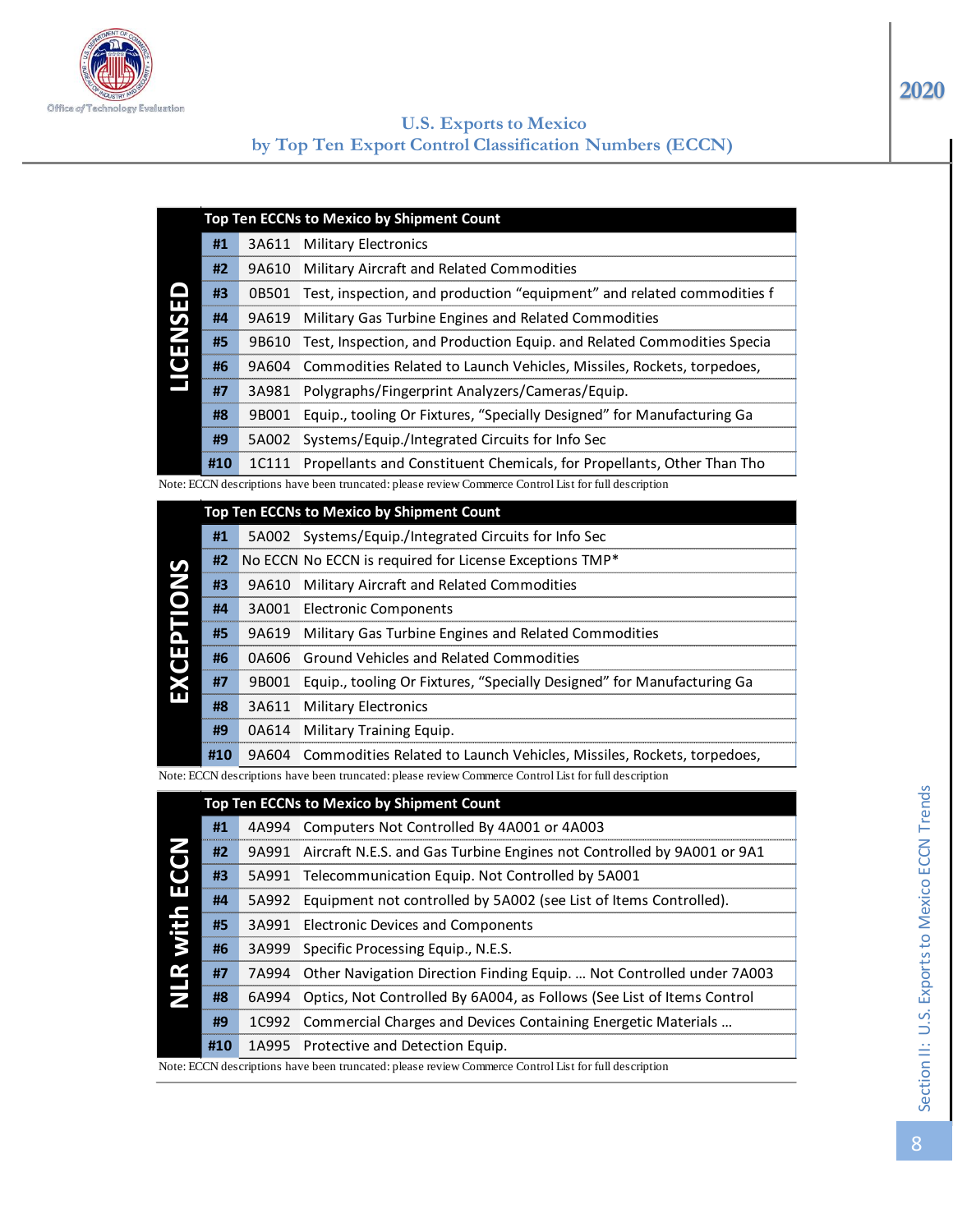

# **III. BIS Licensing to Mexico**

In 2020, BIS reviewed 618 export/re-export applications (not including deemed export applications) valued at \$498.4 million for Mexico, out of a total of 38,203 applications worldwide for tangible items, software and technology valued at \$219.4 billion.

– Approved applications for Mexico totaled 520 (84.1% of the total applications) for \$432.8 million, compared to 32,996 (86.4%) approved for all destinations valued at \$120.5 billion



In 2020, BIS reviewed 36 deemed export applications from Mexican nationals, out of 1,216 applications worldwide for deemed exports.

– Approved deemed exports applications from Mexican nationals totaled 34 (94.4% of the total applications), compared to the 1,068 (87.8%) approved for all destinations.

| Deemed Export Licenses for Mexican Nationals<br>2016-2020                       |          |            |  |        |       |  |  |  |  |  |  |  |
|---------------------------------------------------------------------------------|----------|------------|--|--------|-------|--|--|--|--|--|--|--|
|                                                                                 | Approved | <b>RWA</b> |  | Denied | Total |  |  |  |  |  |  |  |
| 2016                                                                            |          |            |  |        | 23    |  |  |  |  |  |  |  |
| 2017                                                                            | 20       |            |  |        |       |  |  |  |  |  |  |  |
| 2018                                                                            | 31       |            |  |        | 32    |  |  |  |  |  |  |  |
| 2019                                                                            | 45       |            |  |        | 49    |  |  |  |  |  |  |  |
| 2020                                                                            | 34       |            |  |        | 36    |  |  |  |  |  |  |  |
| Source: Commerce U.S. Exports Exporter Support System, retrieved March 30, 2021 |          |            |  |        |       |  |  |  |  |  |  |  |

Section III: Commerce U.S. Exports Support System Licensing Determination Trends for Mexico **Section III: Commerce U.S. Exports Support System** Licensing Determination Trends for Mexico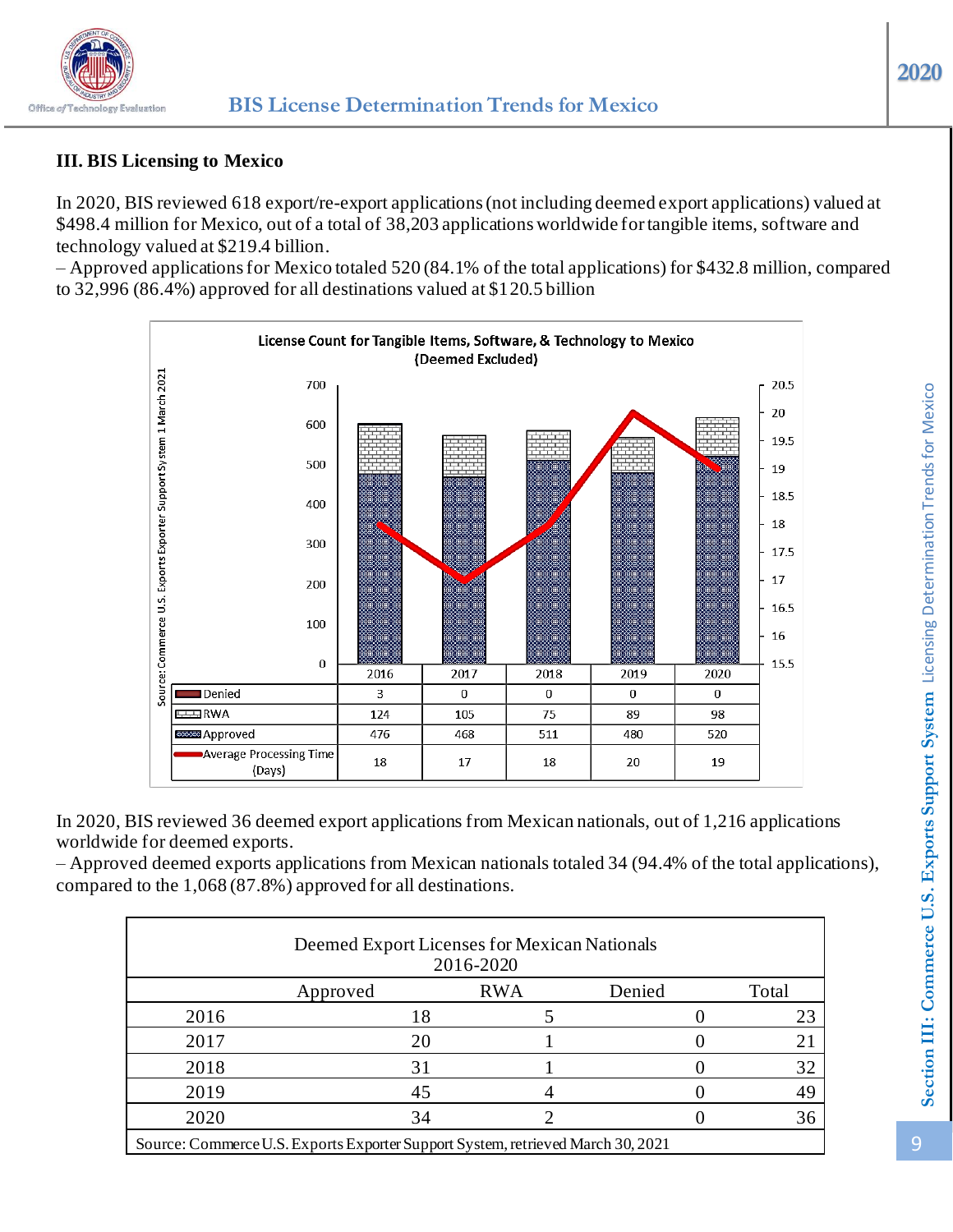

|                 |     | Top Ten Approved (with deemed) ECCNs to Mexico by Count                                                                                                                      | 2016     |    | 2017 2018 2019 2020 |                 |    | % of World<br>Total 2020 |
|-----------------|-----|------------------------------------------------------------------------------------------------------------------------------------------------------------------------------|----------|----|---------------------|-----------------|----|--------------------------|
|                 | #1  | 9E610 Technology Required for the Development, Productio                                                                                                                     | 53       | 63 | 78                  | 84              | 98 | 7.4%                     |
|                 | #2  | 3A981 Polygraphs/Fingerprint Analyzers/Cameras/Equip.                                                                                                                        | 64       | 73 | 78                  | 79              | 67 | 17.9%                    |
|                 | #3  | 3D980 Software for Dev/Prod/use of Items In 3A980 and 3A                                                                                                                     | 35       | 53 | 64                  | 62              | 54 | 18.1%                    |
| <b>APPROVED</b> | #4  | <b>3E611</b> Technology Required for Military Electronics                                                                                                                    | 22       | 39 | 31                  | 16              | 43 | 7.9%                     |
|                 | #5  | 9E619 Technology Required for Commodities controlled by                                                                                                                      | 33       | 34 | 37                  | 33 <sub>1</sub> | 43 | 10.6%                    |
|                 | #6  | 9A610 Military Aircraft and Related Commodities                                                                                                                              | 45       | 54 | 38                  | 41              | 42 | 0.8%                     |
|                 | #7  | 1C351 Human and Animal Pathogens and toxins                                                                                                                                  | 39       | 25 | 35                  | 42              | 31 | 3.4%                     |
|                 | #8  | 9E604 Technology Required for Items Controlled In 9A604                                                                                                                      | 24       | 20 | 12                  | 19              | 29 | 13.6%                    |
|                 | #9  | 0A501 Firearms (except 0A502 shotguns) and related commo                                                                                                                     | $\Omega$ | 0  | 0                   | 0               | 28 | 0.5%                     |
|                 | #10 | 6A003 Cameras                                                                                                                                                                | 11       | 17 | 13                  | 15              | 25 | 2.2%                     |
|                 |     | Source: Commerce U.S. Exports Exporter Support System 20 March 2020<br>Note: ECCN Descriptions have been truncated: please review Commerce Control List for Full Description |          |    |                     |                 |    |                          |

In 2020, BIS did not deny any applications for Mexico.

In 2020, the average processing day for Mexico is 19 days.